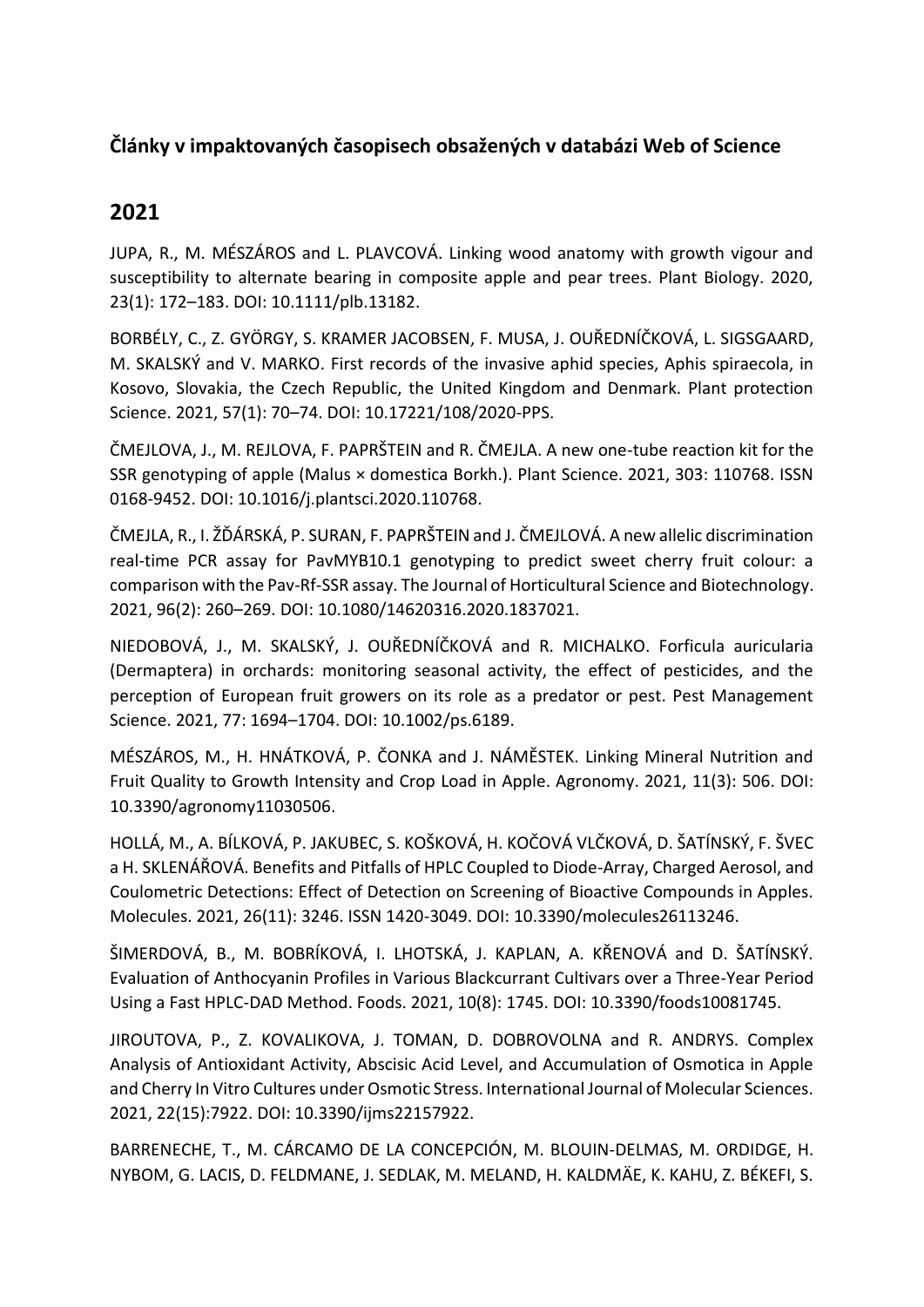STANIVUKOVIĆ, G. DURIĆ, M. HÖFER, M. GALIK, E. SCHÜLLER, A. SPORNBERGER, S. SIRBU, P. DROGOUDI, A.C. AGULHEIRO-SANTOS, O. KODAD, O., A. VOKURKA, M. LATEUR, F. FERNÁNDEZ FERNÁNDEZ, D. GIOVANNINI and J. QUERO-GARCÍA. SSR-Based Analysis of Genetic Diversity and Structure of Sweet Cherry (Prunus avium L.) from 19 Countries in Europe. Plants. 2021, 10, 1983. DOI: 10.3390/plants10101983.

FRÁNOVÁ, J., O. LENZ, J. PŘIBYLOVÁ, R. ČMEJLA, L. VALENTOVÁ and I. KOLONIUK. High incidence of Strawberry Polerovirus 1 in the Czech republic and its vectors, genetic variability and recombination. Viruses. 2021, 13(12): 2487. DOI: 10.3390/v13122487.

## **2020**

SKALSKÝ, M., J. OUŘEDNÍČKOVÁ, J. NIEDOBOVÁ and B. HORTOVÁ. Efficacy of agrochemicals against Phyllobius oblongus. Plant Protection Science. 2020, 56(2): 116–122. DOI: 10.17221/75/2019-PPS. DOI: 10.17221/75/2019-PPS.

MURANTY, H., C. DENANCE, L. FEUGEY, J.L. CREPIN, Y. BARBIER, S. TARTARINI, M. ORDIDGE, M. TROGGIO, M. LATEUR, H. NYBOM, F. PAPRSTEIN, F. LAURENS and C.E. DUREL. Using wholegenome SNP data to reconstruct a large multi-generation pedigree in apple germplasm. BMC Plant Biology. 2020, 20(1) art. 2. DOI: 10.1186/s12870-019-2171-6.

BLAŽKOVÁ, J., F. PAPRŠTEIN, L. ZELENÝ, A. SKŘIVANOVÁ and P. SURAN. Long-term evaluation of rootstock effects on cropping and tree parameters of selected sweet cherry cultivars. Horticultural Science. 2020, 47(1): 13–20. DOI: 10.17221/39/2018-HORTSCI.

MARAIS, A., D. SAFAROVA, M. NAVRATIL, C. FAURE, D. CORNAGGIA, Y. BRANS, J. SUCHA and T. CANDRESSE. Complete genome sequence of cherry virus T, a novel cherry-infecting tepovirus. Archives of Virology, 2020. https://doi.org/10.1007/s00705-020-04656-w

JAKLOVÁ, P., J. KLOUTVOROVÁ and R. ČMEJLA. A real-time PCR quantitative analysis of the Venturia inaequalis cytb gene G143A mutation and its prevalence in the Czech Republic. European Journal of Horticultural Science. 2020, 85(3), 169–175. DOI: 10.17660/eJHS.2020/85.3.4.

BÍLKOVÁ, A., K. BAĎUROVÁ, P. SVOBODOVÁ, R. VÁVRA, P. JAKUBEC, P. CHOCHOLOUŠ, F. ŠVEC and H. SKLENÁŘOVÁ. Content of major phenolic compounds in apples: Benefits of ultra-low oxygen conditions in long-term storage. Journal of Food Composition and Analysis [online]. Elsevier. 2020, 92, Num. 103587 [cit. 9.7.2020]. DOI: 10.1016/j.jfca.2020.103587.

JIROUTOVÁ, P. and J. SEDLÁK. Cryobiotechnology of plants: A hot topic not only for gene banks. Applied Sciences [online]. MDPI. 2020, 10(13), Num. 4677 [cit. 9.7.2020]. DOI: 10.3390/app10134677.

MÉSZÁROS, M., Y. GUÉDON, B. KRŠKA and E. COSTES. Modelling the bearing and branching behaviors of 1-year-old shoots in apricot genotypes. PLOS ONE. 2020, 15(7): e0235347. DOI: 10.1371/journal.pone.0235347.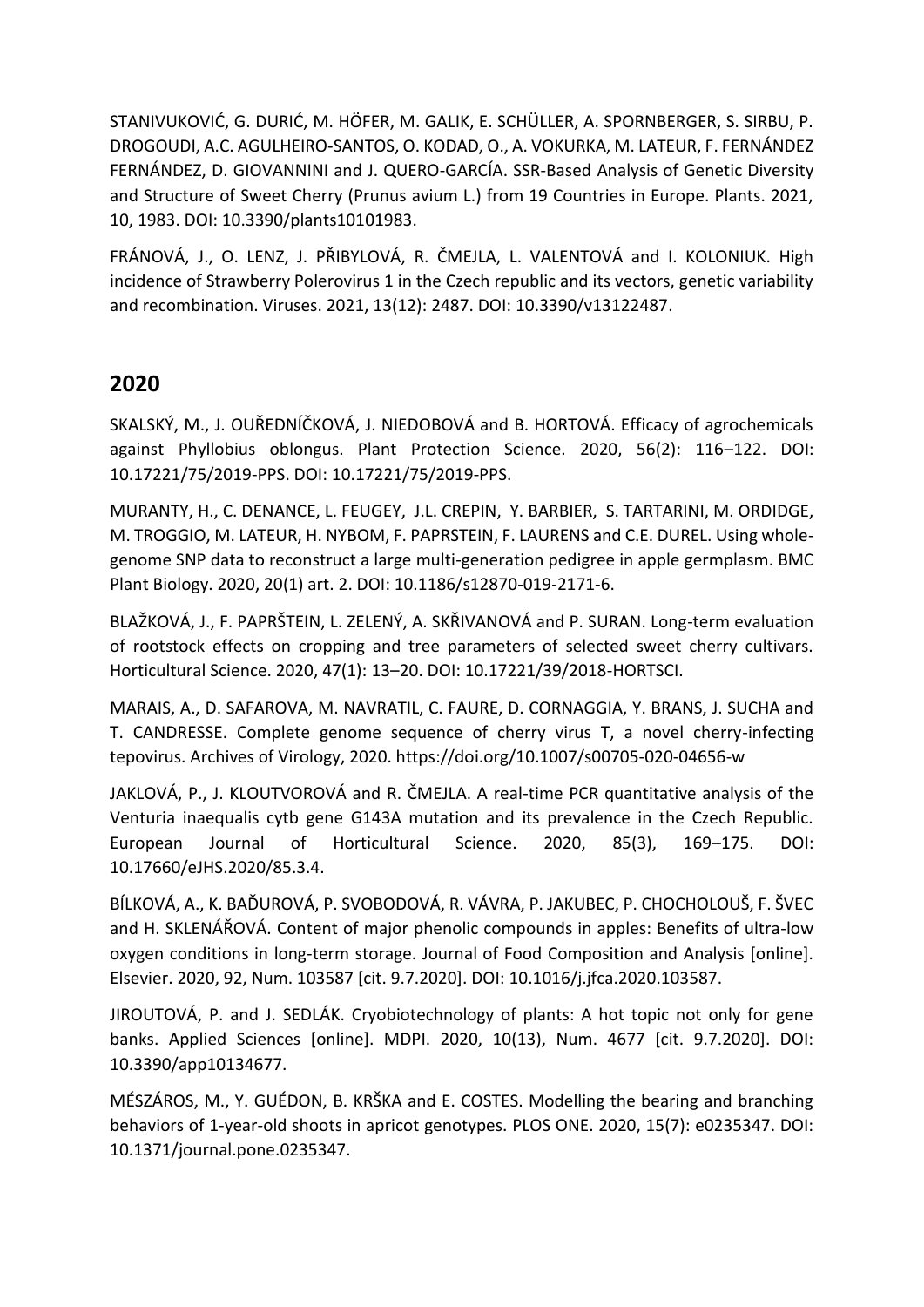ŠAFÁŘOVÁ, D., V. ŠEVČÍKOVÁ, K. NEUMANOVÁ, J. SUCHÁ, T. NEČAS and M. NAVRÁTIL. Molecular characterisation of little cherry virus 1 infecting apricots in the Czech Republic. European Journal of Plant Pathology. 2020, 15: 1–5. https://doi.org/10.1007/s10658-020- 02056-z.

LOŠÁK, T., T. VÁLKA, J. ELBL, A. KINTL, A. KEUTGEN, N. KEUTGEN, L. DEMKOVÁ, J. ÁRVAY, L. VARGA, H. HNÁTKOVÁ and K. GONDEK. Fertilization with Magnesium-and Sulfur-Supplemented Digestate Increases the Yield and Quality of Kohlrabi. Sustainability. 2020,12(14):5733. DOI: 10.3390/su12145733.

PATOCCHI, A., A. WEHRLI, P.-H. DUBUIS, A. AUWERKERKEN, C. LEIDA, G. CIPRIANI, T. PASSEY, M. STAPLES, F. DIDELOT, V. PHILION, A. PEIL, H. LASZAKOVITS, T. RÜHMER, K. BOECK, D. BANIULIS, K. STRASSER, R. VAVRA, W. GUERRA, S. MASNY, F. RUESS, F. LE BERRE, H. NYBOM, S. TARTARINI, A. SPORNBERGER, A. PIKUNOVA and V. BUS. Ten Years of VINQUEST: First Insight for Breeding New Apple Cultivars With Durable Apple Scab Resistance. Plant disease. 2020, 104(8): 2074–2081. DOI: 10.1094/PDIS-11-19-2473-SR.

KOVALIKOVA, Z., P. JIROUTOVA, J. TOMAN, D. DOBROVOLNA and L. DRBOHLAVOVA. Physiological Responses of Apple and Cherry In Vitro Culture under Different Levels of Drought Stress. Agronomy. 2020, 10(11): 1689. DOI: 10.3390/agronomy10111689.

ŠLACHTA, M., T. ERBAN, A. VOTAVOVÁ, T. BEŠTA, M. SKALSKÝ, M. VÁCLAVÍKOVÁ, T. HALEŠOVÁ, M. EDWARDS-JONÁŠOVÁ, R. VČELÁKOVÁ and P. CUDLÍN. Domestic Gardens Mitigate Risk of Exposure of Pollinators to Pesticides in Rural Areas – A Case Study Using a Red Mason Bee for Biomonitoring. Sustainability. 2020, 12(22): 9427. DOI: 10.3390/su12229427.

ČMEJLOVA, J., R. VAVRA and R. ČMEJLA. A rapid real‐time PCR assay for detecting columnar growth in apples (Malus × domestica). Plant Breeding. 2020, 139(6): 1244–1250. DOI: 10.1111/pbr.12861.

NEČAS, T., J. WOLF, T. KISS, M. GOTTINGEROVÁ, I. ONDRÁŠEK, R. VENUTA, L. LAŇAR and T. LETOCHA. Improving the quality of nursery apple and pear trees with the use of different plant growth regulators. European Journal of Horticultural Science. 2020, 85(6): 430–438. DOI: 10.17660/eJHS.2020/85.6.7.

#### **2019**

NIEDOBOVÁ, J., M. SKALSKÝ, J. OUŘEDNÍČKOVÁ, R. MICHALKO and A. BARTOŠKOVÁ. Synergistic effects of glyphosate formulation herbicide and tank-mixing adjuvants on Pardosa spiders. *Environmental Pollution*. 2019, (249): 338–344. ISSN 0269-7491. DOI: 10.1016/j.envpol.2019.03.031.

EICHMEIER, A., T. KISS, T. NEČAS, E. PENAZOVA, D. TEKIELSKA, M. BOHUNICKA, L. VALENTOVA, R. ČMEJLA, D. MORAIS and P. BALDRIAN. High-Throughput Sequencing Analysis of the Bacterial Community in Stone Fruit Phloem Tissues Infected by "Candidatus *Phytoplasma prunorum*". *Microbial Ecology*. 2019, 77(3): 664–675. ISSN 0095-3628. DOI: 10.1007/s00248- 018-1250-9.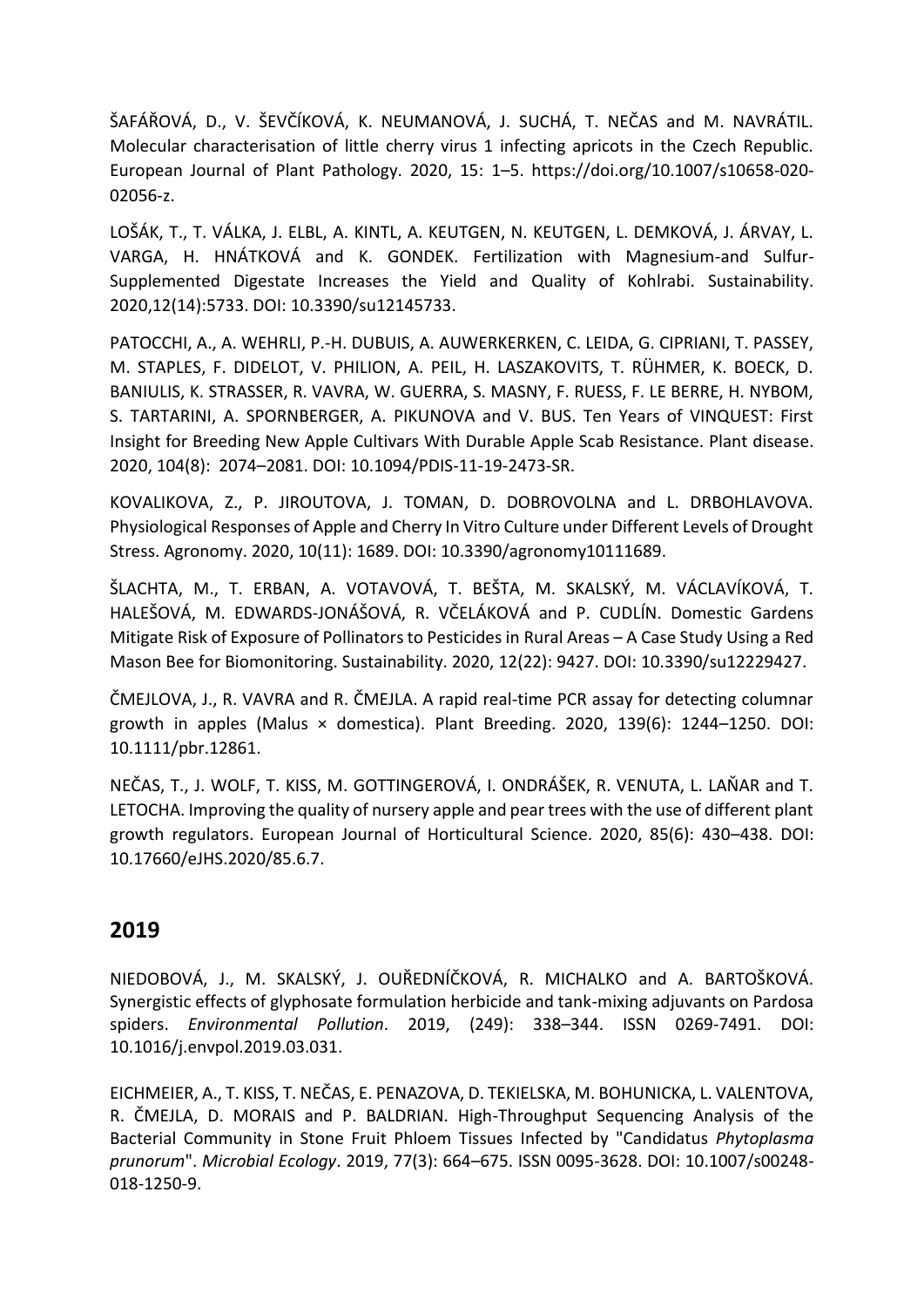MÉSZÁROS, M., H. BĚLÍKOVÁ, P. ČONKA and J. NÁMĚSTEK. Effect of hail nets and fertilization management on the nutritional status, growth and production of apple tree. *Scientia Horticulturae*. 2019, (255): 134–144. ISSN 0304-4238. DOI: 10.1016/j.scienta.2019.04.079.

HURKOVA, K., L. UTTL, J. RUBERT, K. NAVRATILOVA, V. KOCOUREK, M. STRANSKA-ZACHARIASOVA, F. PAPRSTEIN and J. HAJSLOVA. Cranberries versus lingonberries: A challenging authentication of similar Vaccinium fruit. *Food chemistry*. 2019, (284): 162–170. ISSN 0308-8146. DOI: 10.1016/j.foodchem.2019.01.014.

PATZAK, J., HENYCHOVÁ, A., PAPRŠTEIN, F. and J. SEDLÁK. Evaluation of S-incompatibility locus, genetic diversity and structure of sweet cherry (*Prunus avium* L.) genetic resources by molecular methods and phenotypic characteristics. *The Journal of Horticultural Science and Biotechnology*. 95(1): 84–92, DOI: 10.1080/14620316.2019.1647798.

KYSELOVÁ, J., K. JEČMÍNKOVÁ, J. MATĚJÍČKOVÁ, O. HANUŠ, T. KOTT, M. ŠTÍPKOVÁ and M. KREJČOVÁ. Physiochemical Characteristics and Fermentation Ability of Milk From Czech Fleckvieh Cows Are Related To Genetic Polymorphisms of β-Casein, κ-Casein, and β-Lactoglobulin. *Asian-Australasian J Anim Sci*. 2019, 32(1): 14–22. DOI: 10.5713/ajas.17.0924.

MÉSZÁROS, M., L. LAŇAR, J. KOSINA and J. NÁMĚSTEK. Aspects influencing the rootstock scion performance during long term evaluation in pear orchard. *Horticultural Science*. 2019, 46(1): 1–8. ISSN 0862–867X. DOI: 10.17221/55/2017-HORTSCI.

NIEDOBOVÁ, J., M. SKALSKÝ, Z. FALTÝNEK FRIC, V. HULA and M. BRTNICKÝ. Effects of so-called "environmentally friendly" agrochemicals on the harlequin ladybird *Harmonia axyridis* (Coleoptera: *Coccinelidae*). *European Journal of Entomology*. 2019, (116): 173–177. ISSN 1210-5759. DOI: 10.14411/eje.2019.018.

SEDLÁK, J., F. PAPRŠTEIN and J. SUCHÁ. Influence of chemotherapy on development and production of virus free in vitro strawberry plants. *Horticultural Science*. 2019, 46(2): 53–56. ISSN 0862-867X. DOI: 10.17221/249/2017-HORTSCI.

PATZAK, J., A. HENYCHOVÁ, F. PAPRŠTEIN and J. SEDLÁK. Molecular S-genotyping of sweet cherry (*Prunus avium* L.) genetic resources. *Horticultural Science*. 2019, 46(3): 146–152. DOI: 10.17221/245/2017-HORTSCI.

BLAŽEK, J., F. PAPRŠTEIN, L. ZELENÝ and J. KŘELINOVÁ. The results of consumer preference testing of popular apple cultivars at the end of the storage season. *Horticultural Science*. 2019, 46(3): 115–122. DOI: 10.17221/146/2017-HORTSCI.

SKALSKÝ, M., J. NIEDOBOVÁ and J. POPELKA. The Efficacy of European Fruit Lecanium, *Parthenolecanium corni* (Bouché, 1844) Control Using Natural Products*. Horticultural Science*. 2019, 46(4): 195–200. DOI: 10.17221/215/2017-HORTSCI.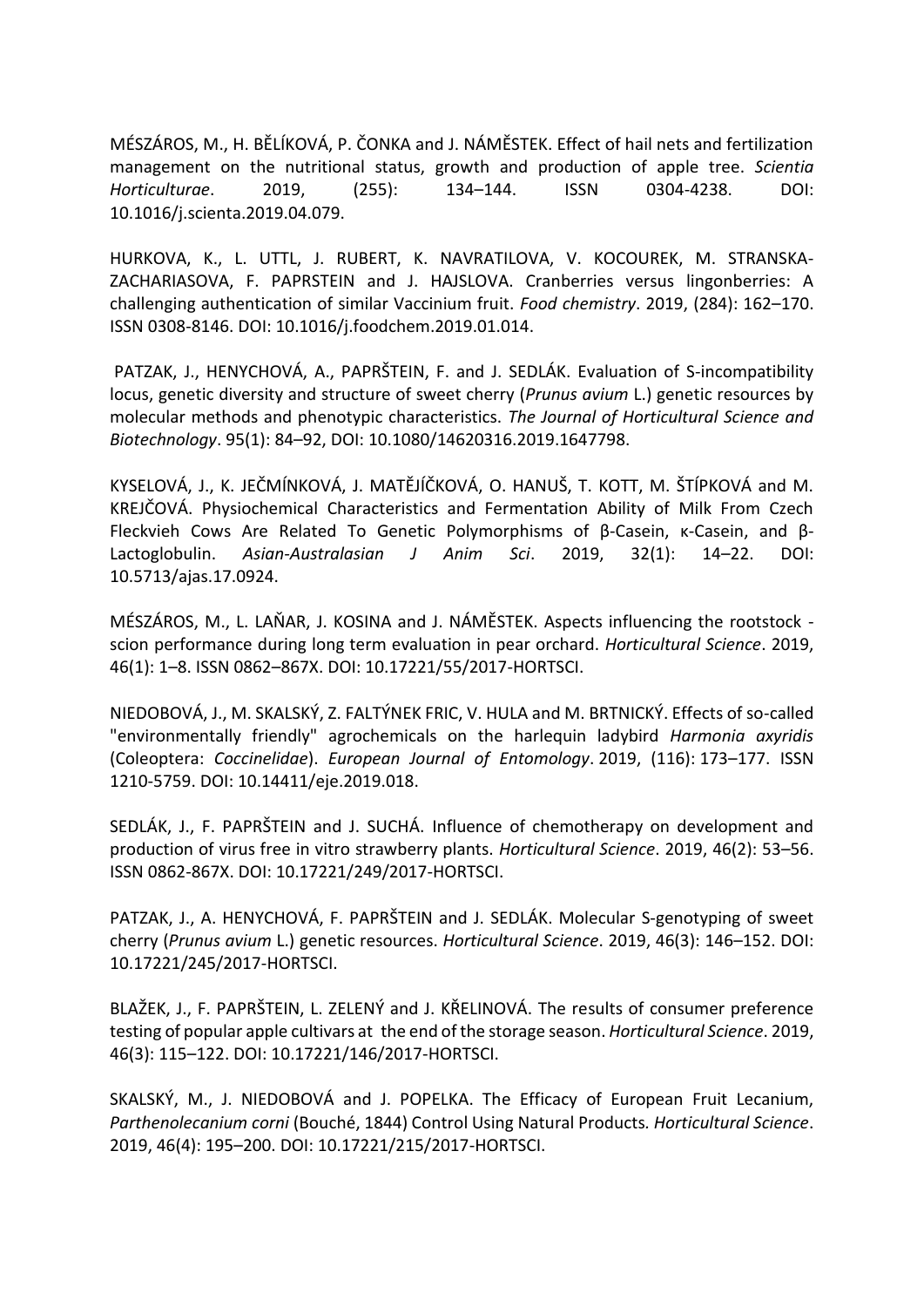BĚLÍKOVÁ, H., M. MÉSZÁROS, L. VARGA, J.ÁRVAY, B. WISNIOVSKA-KIELAN, K. GONDEK, J. ANTONKIEWICZ, S. TORMA, B. LAZAREVIC, E. BENNEWITZ and T. LOŠÁK. The effect of different forms of sulphur on incidence of apple scab on apple tree (*Malus x domestica* Borgh) Gloster cv. *Ecological chemistry and engineering S*. 2019, 26(1): 199–208. ISSN 1898-6196. DOI: 10.1515/eces-2019-0015.

PATZAK, J., A. HENYCHOVÁ, F. PAPRŠTEIN and J. SEDLÁK. Evaluation of genetic variability within sweet cherry (*Prunus avium* L.) genetic resources by molecular SSR markers. *Acta Scientiarum Polonorum Hortorum Cultus*. 2019, 18(3): 157–165. ISSN 1644-0692. DOI: 10.24326/asphc.2019.3.15.

LAŇAR, L., M. MÉSZÁROS, K. KYSELOVÁ, J. SUS, J. NÁMĚSTEK, H. BĚLÍKOVÁ and P. ČONKA. Leaf pinching and phytohormones - two important components for the branching induction on sweet cherry. *Horticultural Science*. 2019, 46(4): 171–179. DOI: 10.17221/12/2019-HORTSCI.

ZAJICOVA, I., E. TIHLARIKOVA, P. CIFROVA, P. KYJAKOVA, V. NEDELA, J. SECHET, L. HAVELKOVA, J. KLOUTVOROVA and K. SCHWARZEROVA. Analysis of apple epidermis in respect to ontogenic resistance against Venturia inaequalis. *Biologia Plantarum*. 2019, 63: 662–670. DOI: 10.32615/bp.2019.134.

#### **2018**

BLAŽEK, J., L. ZELENÝ and J. KŘELINOVÁ. Long term cropping and selected tree parameters of 15 apple cultivars. *Horticultural Science*. 2018, 45(1): 11–17. DOI: 10.17221/31/2017- HORTSCI.

BLAŽEK, J., L. ZELENÝ and J. KŘELINOVÁ. Productivity and tree performance of new plum cultivars from the Czech Republic. *Horticultural Science*. 2018, 45(2): 64–68. ISSN 0862-867X.

BOHUNICKÁ M., L. VALENTOVÁ, J. SUCHÁ, T. NEČAS, A. EICHMEIER, T. KISS and R. ČMEJLA. Identification of 17 'Candidatus *Phytoplasma pyri*' genotypes based on the diversity of the imp gene sequence. *Plant Pathology*. 2018, 67(4): 971–974. DOI: 10.1111/ppa.12805.

FRÁNOVÁ, J., O. LENZ, J. PŘIBYLOVÁ, J. ŠPAK, I. KOLONIUK, J. SUCHÁ and F. PAPRŠTEIN. 'Candidatus *Phytoplasma asteris'* and 'Candidatus *Phytoplasma mali*' strains infecting sweet and sour cherry in the Czech Republic. *Journal of Phytopathology*. 2018, 166(1): 59–66. DOI: 10.1111/jph.12661.

SKLENÁŘOVÁ, H., A. BÍLKOVÁ, M. PECHOVÁ and P. CHOCHOLOUŠ. Determination of major phenolic compounds in apples: Part I-Optimization of high‐performance liquid chromatography separation with diode array detection. *Journal of Separation Science*. 2018, 41(15): 3042–3050. ISSN 1615-9306. DOI: 10.1002/jssc.201800302.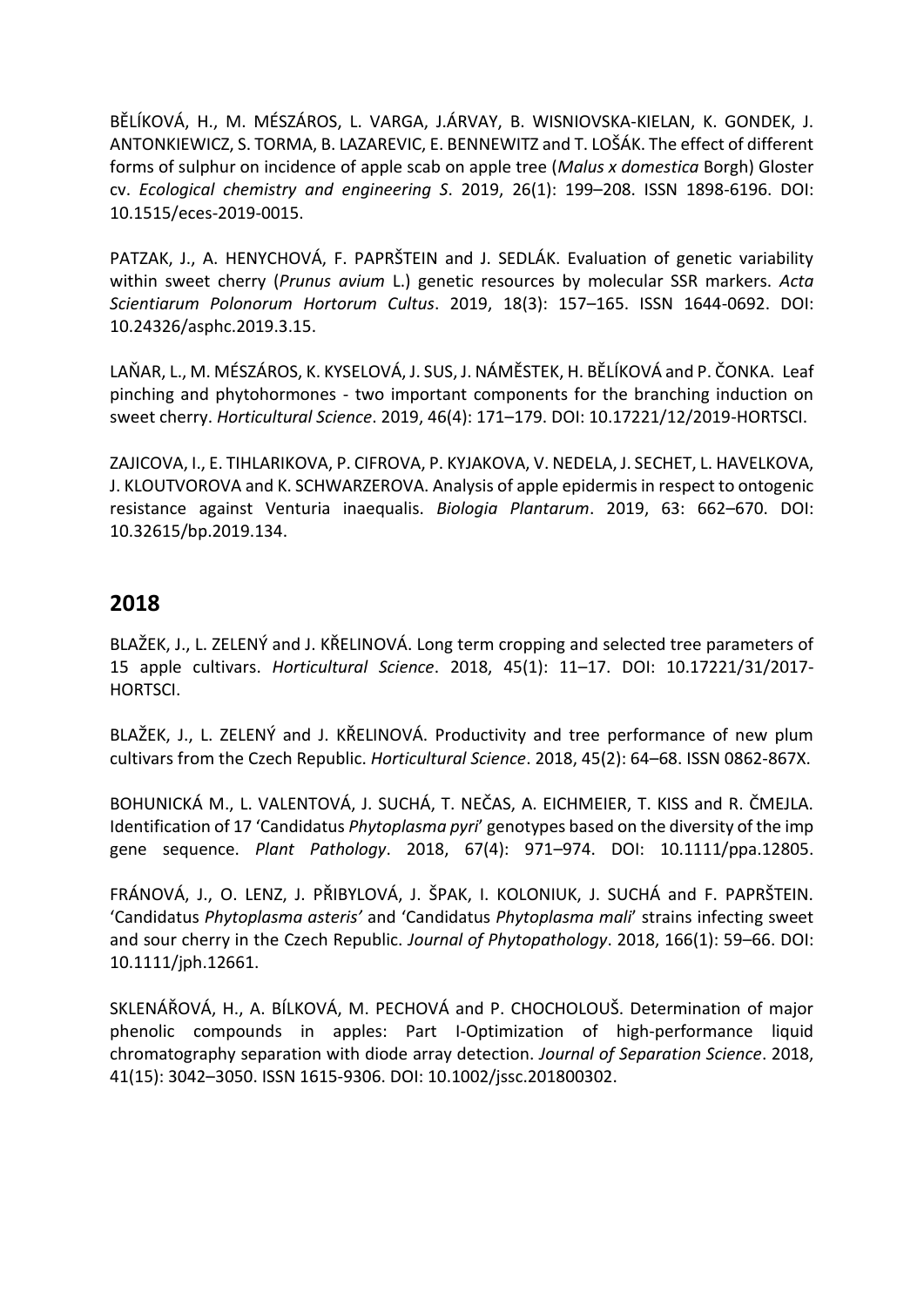### **2017**

STRUNECKÝ, O., M. BOHUNICKÁ, J.R. JOHANSEN, K. ČAPKOVÁ, L. RAABOVÁ, P. DVOŘÁK and J. KOMÁREK. A revision of the genus Geitlerinema and a description of the genus Anagnostidunema gen. Nov. (*Oscillatoriophycidae, Cyanobacteria*). *Fottea*. 2017, 17(1): 114– 126.

NAWIRSKA-OLSZAŃSKA, A., J. KOLNIAK-OSTEK, M. OZIEMBŁOWSKI, A. TICHÁ, R. HYŠPLER, Z. ZADÁK, P. ŽIDOVÁ and F. PAPRŠTEIN. Comparison of old cherry cultivars grown in Czech Republic by chemical composition and bioactive compounds. *Food Chemistry*. 2017, (228): 136–142.

ŠMÍDOVÁ, B., D. ŠATÍNSKÝ, K. DOSTÁLOVÁ and P. SOLICH. The pentafluorophenyl stationary phase shows a unique separation efficiency for performing fast chromatography determination of highbush blueberry anthocyanins. *Talanta*. 2017, 166: 249–254.

SHALYGIN, S., R. SHALYGINA, J.R. JOHANSEN, N. PIETRASIAK, E. B. GÓMEZ, M. BOHUNICKÁ, J. MAREŠ and CH.A. SHEIL. Cyanomargarita gen. Nov. (*Nostocales, cyanobacteria*): convergent evolution resulting in a cryptic genus1. *Journal of Phycology*. 2017, 53(4): 762–777. ISSN 1529- 8817.

ŠPAK, J., J. PŘIBYLOVÁ, D. ŠAFÁŘOVÁ, O. LENZ, I. KOLONIUK, M. NAVRÁTIL, J. FRÁNOVÁ, V. ŠPAKOVÁ and F. PAPRŠTEIN. Cherry necrotic rusty mottle and Cherry green ring mottle viruses in Czech cherry germplasm. *Plant Protection Science*. 2017, 53(4): 195–200. ISSN 1212-2580. DOI: 10.17221/160/2016-PPS.

VÍTOVÁ, E., K. SŮKALOVÁ, M. MAHDALOVÁ, L. BUTOROVÁ, A. MATĚJÍČEK and J. KAPLAN. Influence of volatile compounds on flavour of selected cultivars of gooseberry. *Chemical Papers*. 2017, 71(10): 1895-1908.

URRESTARAZU, J., H. MURANTY, C. DENANCÉ, D. LEFORESTIER, E. RAVON, A. GUYADER, R. GUISNEL, L. FEUGEY, S. AUBOURG J.M. CELTON, N. DACCORD, L. DONDINI, R. GREGORI, M. LATEUR, P. HOUBEN, M. ORDIDGE, F. PAPRSTEIN, J. SEDLAK, H. NYBOM, L. GARKAVA-GUSTAVSSON, M. TROGGIO, L. BIANCO, R. VELASCO, CH. PONCET, A. THÉRON, S. MORIYA, M. C. A. M. BINK, F. LAURENS, S. TARTARINI and CH.E. DUREL. Genome-Wide Association Mapping of Flowering and Ripening Periods in Apple. *Frontiers in Plant Science*. 2017, 8: 1923. DOI: 10.3389fpls.2017.01923.

ŠAFÁŘOVÁ, D., C. FAURE, A. MARAIS, J. SUCHÁ, F. PAPRŠTEIN, M. NAVRÁTIL and T. CANDRESSE. First report of Prunus virus F infecting sour cherry in the Czech Republic. *Plant Disease*. 2017, 101(10): 1828-1829.

## **2016**

URRESTARAZU, J., C. DENANCÉ, E. RAVON, A. GUYADER, R. GUISNEL, L. FEUGEY, CH. PONCET, M. LATEUR, P. HOUBEN, M. ORDIDGE, F. FERNANDEZ-FERNANDEZ, K. M. EVANS, F. PAPRSTEIN, J. SEDLAK, *et al.* Analysis of the genetic diversity and structure across a wide range of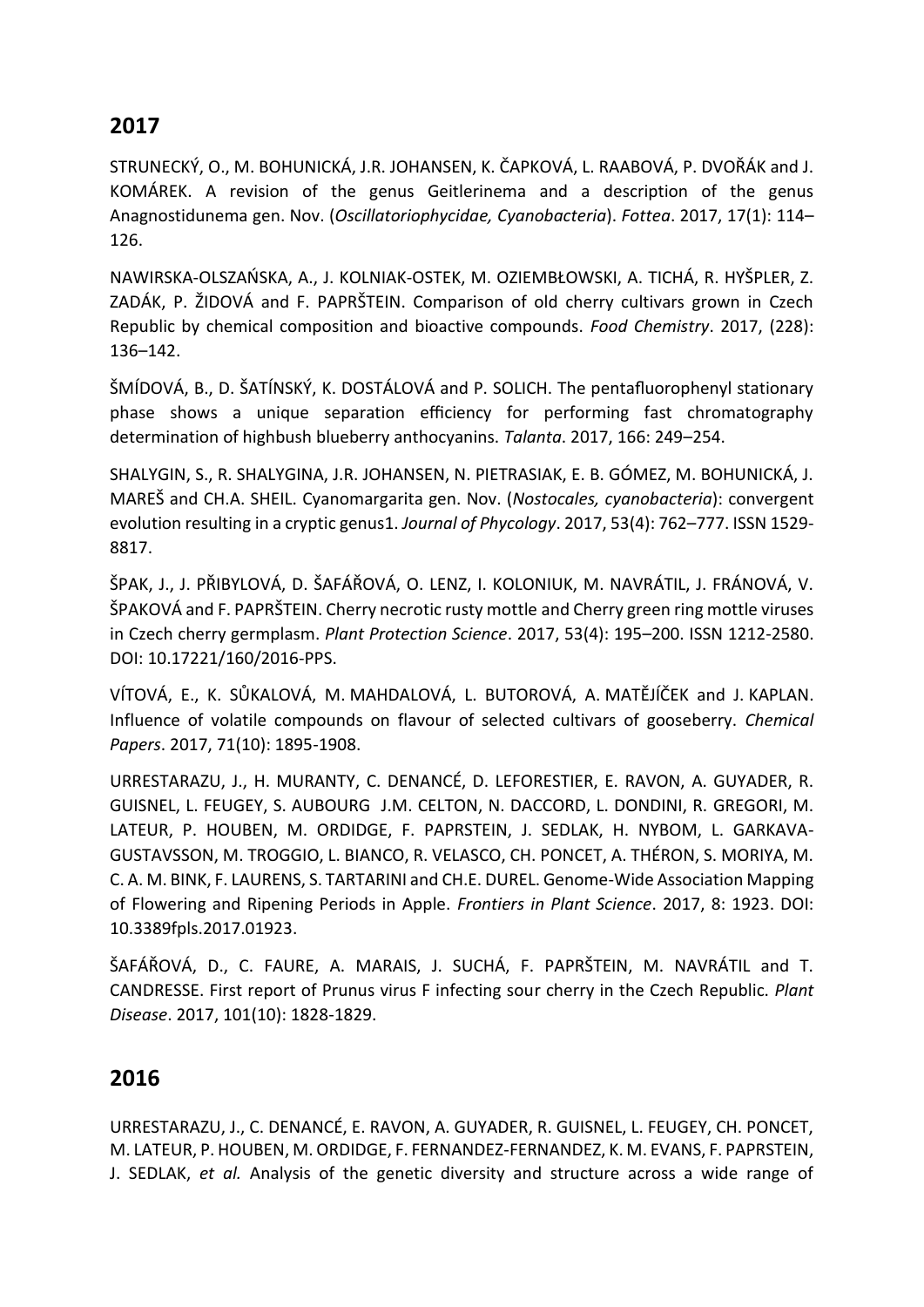germplasm reveals prominent gene flow in apple at the European level. *BCM Plant Biolog*y. 2016, 16: 130. DOI: 10.1186/s12870-016-0818-0.

MLADĚNKA, P., M. ŘÍHA, J. MARTIN, B. GOROVÁ, A. MATĚJÍČEK and J. SPILKOVÁ. Fruit extracts of 10 varieties of elderberry *(Sambucus nigra* L.) interact differently with iron and copper. *Phytochemistry Letters.* 2016, 18: 232–238. ISSN 1874-3900.

BLAŽEK, J., L. ZELENÝ and J. KŘELINOVÁ. Heritability of Powdery Mildew and Scab Resistance within Apple Progenies. *Plant Protection Science*. 2016, 52(2): 123–127. ISSN 1212-2580.

BLAŽEK J., L. ZELENÝ a J. KŘELINOVÁ. Precocity and a long-term cropping in apple progenies grown on M 9 rootstock. *Horticultural Science*. 2016, 43(4): 167–174. ISSN 0862-867X.

SHARMA, K., A.M. CACHI, P. SEDLÁK, A. SKŘIVANOVÁ and A. WÜNSCH. S-genotyping of 25 sweet cherry (*Prunus avium* L.) cultivars from the Czech Republic. *The Journal of Horticultural Science and Biotechnology.* 2016, 91(2): 117–121. ISSN 1462-0316.

LOŠÁK, T., J. HLUŠEK, T. VÁLKA, J. ELBL, J., T. VÍTĚZ, H. BĚLÍKOVÁ and E. von BENNEWITZ. The effect of fertilisation with digestate on kohlrabi yields and quality. *Plant, Soil and Environment.*  2016, 62(6): 274–278. ISSN 1214-1178.

## **2015**

SEDLÁK, J., F. PAPRŠTEIN, J. KORBA and J. ŠILEROVÁ. Development of a system for testing apple resistence to *Erwinia amylovora* using *in vitro* culture techniques. *Plant Protection Science*. 2015, 51(1): 1–5. ISSN 1212-1580.

DIVIŠ, P., J. POŘÍZKA, M. VESPALCOVÁ, A. MATĚJÍČEK and J. KAPLAN. Elemental composition of fruits from different Black elder (*Sambucus nigra* L.) cultivars grown in the Czech Republic. *Journal of Elementology*. 2015, 20(3): 549–557. DOI:10.5601/jelem.2015.20.1.758.

BLAŽEK, J., F. PAPRŠTEIN and J. KŘELINOVÁ. Heritability of flowering time within apple progeny. *Czech Journal of Genetics Plant Breeding*. 2015, 51(1): 23–28. ISSN 1212-1975.

PAPRŠTEIN, F. and J. SEDLÁK. *In vitro* multiplication of lingonberry. Short Communication. *Horticultural Science*. 2015, 42(2): 102–106. ISSN 0862-867.

PAPRŠTEIN, F., V. HOLUBEC and J. SEDLÁK. Inventory and conservation of fruit tree landraces as cultural heritage of Bohemian Forest (Czech Republic), indicators for former settlements of ethnic minorities. *Genetic Resources and Crop Evolution*. 2015, 62(1): 5–11. ISSN 0925-9864.

MÉSZÁROS, M., J. KOSINA, L. LAŇAR a J. NÁMĚSTEK. Long-term evaluation of growth and yield of Stanley and Cacanska lepotica plum cultivars on selected rootstocks. *Horticultural Science*. 2015, 42(1): 22–28. ISSN 0862-867.